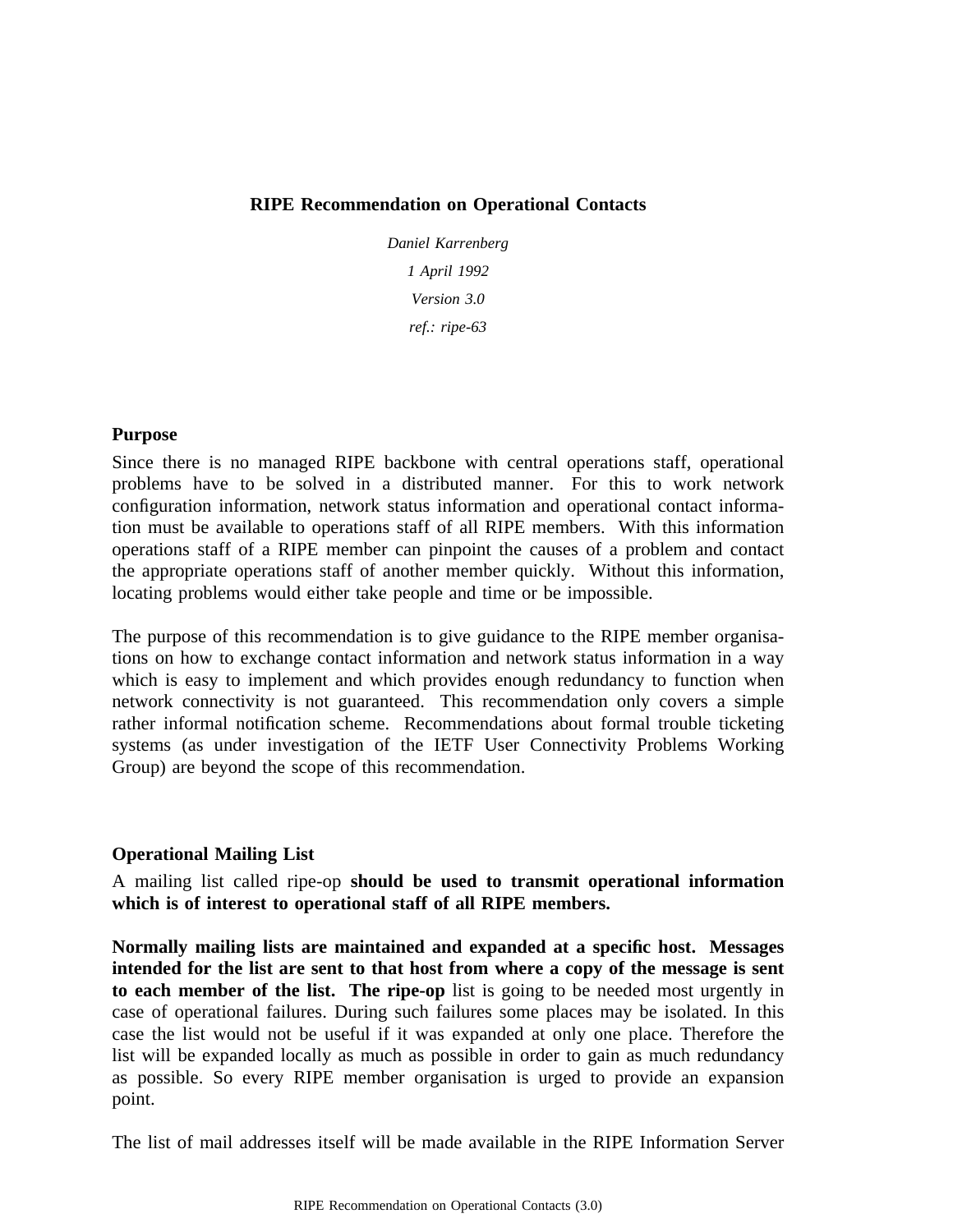as file ripe-op-list. This list will be installed and kept up to date at all expansion p oints. The list of expansion points (hosts) will be made available in the RIPE Infors trings separated by white space. The first string will be the fully qualified domain mation Server as file ripe-op-hosts. This list will contain one line per host with two name of the host. The second string will be the mail address of the maintainer of the l ocal expansion point. This mail address will be notified every time ripe-op-list changes.

C hanges to ripe-op-list should be sent to <ripe-op-request@ripe.net>.

All messages to the ripe-op list will be archived on the RIPE information server. The l ast few messages can be viewed by telenetting to TCP port 7473 at ftp.ripe.net

### **Messages on the Operational Mailing List**

M essages to ripe-op should be short information about events affecting network operations including:

- link failures
- router failures
- scheduled outages
- e degraded performanc
- excessive traffic
- security relevant incidents

T he messages should contain at least:

- a time stamp of the event concerned (not the message)
- a short description of the problem
- likely areas affected
- an address to contact for more info (if not the sender)
- an estimated time to fix the problem
- actions taken to fix the problem
- an indication whether the message is generated manually or automatically

A suggested format for messages is defined in Appendix A. Care should be taken to a lso report to the list when the problem has been fixed using a second type of message.

D iscussions on the ripe-op list are discouraged.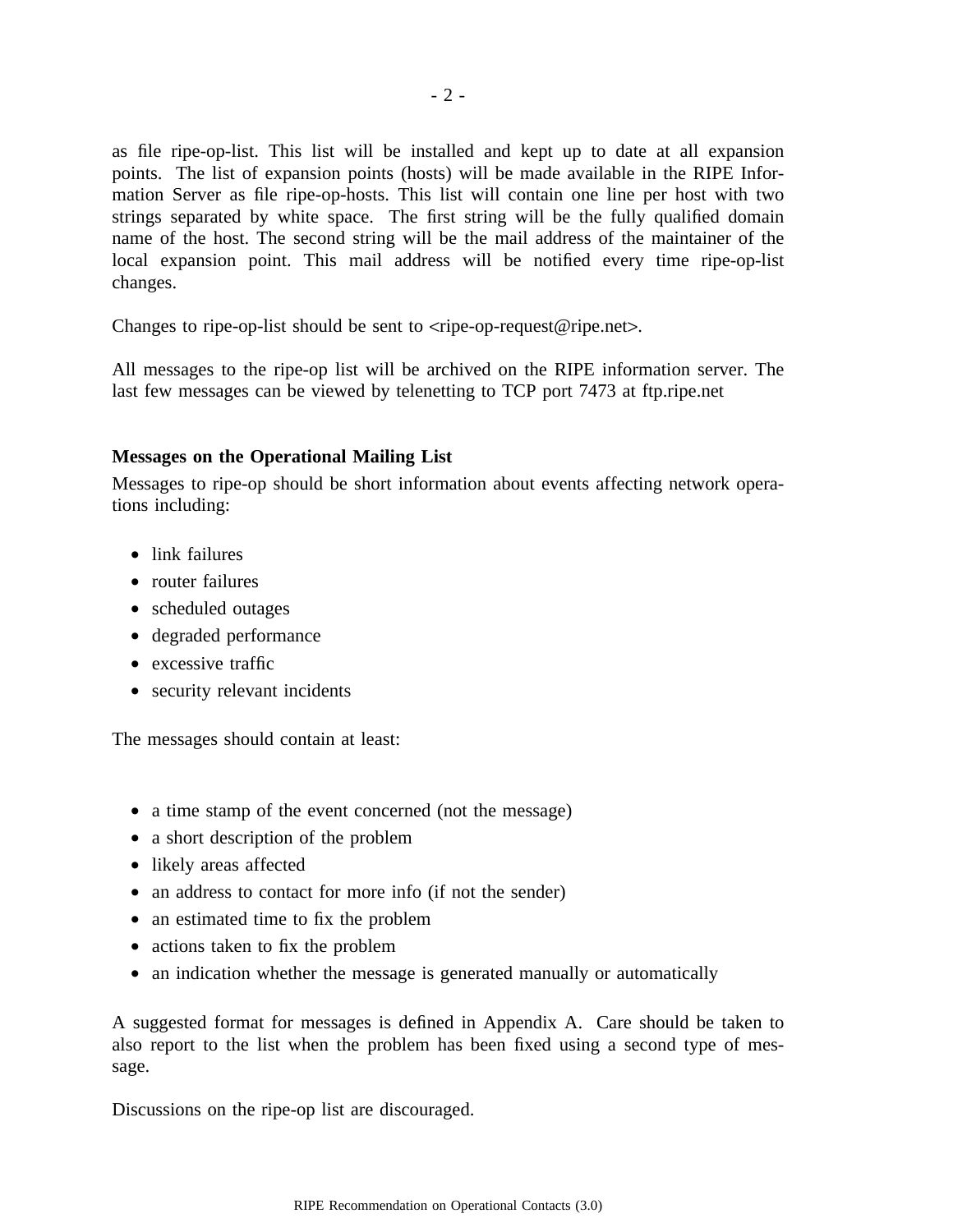# **Appendix A - Suggested Message Format**

T he example messages below are included as a suggestion only. They do *not* imply a recommendation for a (specific) formal ticketing system.

| From:<br>operator@ripemem.net<br>ripe-op@ripemem.net<br>To:<br>Subject: TICKET ripemem #4711 OPEN                                                                                                                      |
|------------------------------------------------------------------------------------------------------------------------------------------------------------------------------------------------------------------------|
| Ticket Number: 4711<br>Ticket Status:<br>open<br>Ticket Source: ripe-member<br>Ticket Type: unscheduled<br>Ticket Scope: link<br>ripemem, otherripe<br>Site/Line:<br>Ticket Owner: operator@ripemem.net Problem Fixer: |
| Problem Started: 910516 11:10 UTC<br>Ticket Opened: 910516 11:40 UTC<br>Closed:<br>Ended:                                                                                                                              |
| Problem Description:                                                                                                                                                                                                   |
| Link between routers router1.ripemem.net and<br>gateway3.otherripe.net is down.                                                                                                                                        |
| Affected:<br>Traffic between ripemem and otherripe is re-routed<br>via nice-net. Performance may suffer due to limited bandwidth                                                                                       |
| Actions:<br>Coordinated with operator@otherripe.net.<br>PTT in ripemem-land informed (ticket #1234).<br>PTT in otherripe-state being informed.                                                                         |
| Time to fix:<br>no estimate yet                                                                                                                                                                                        |